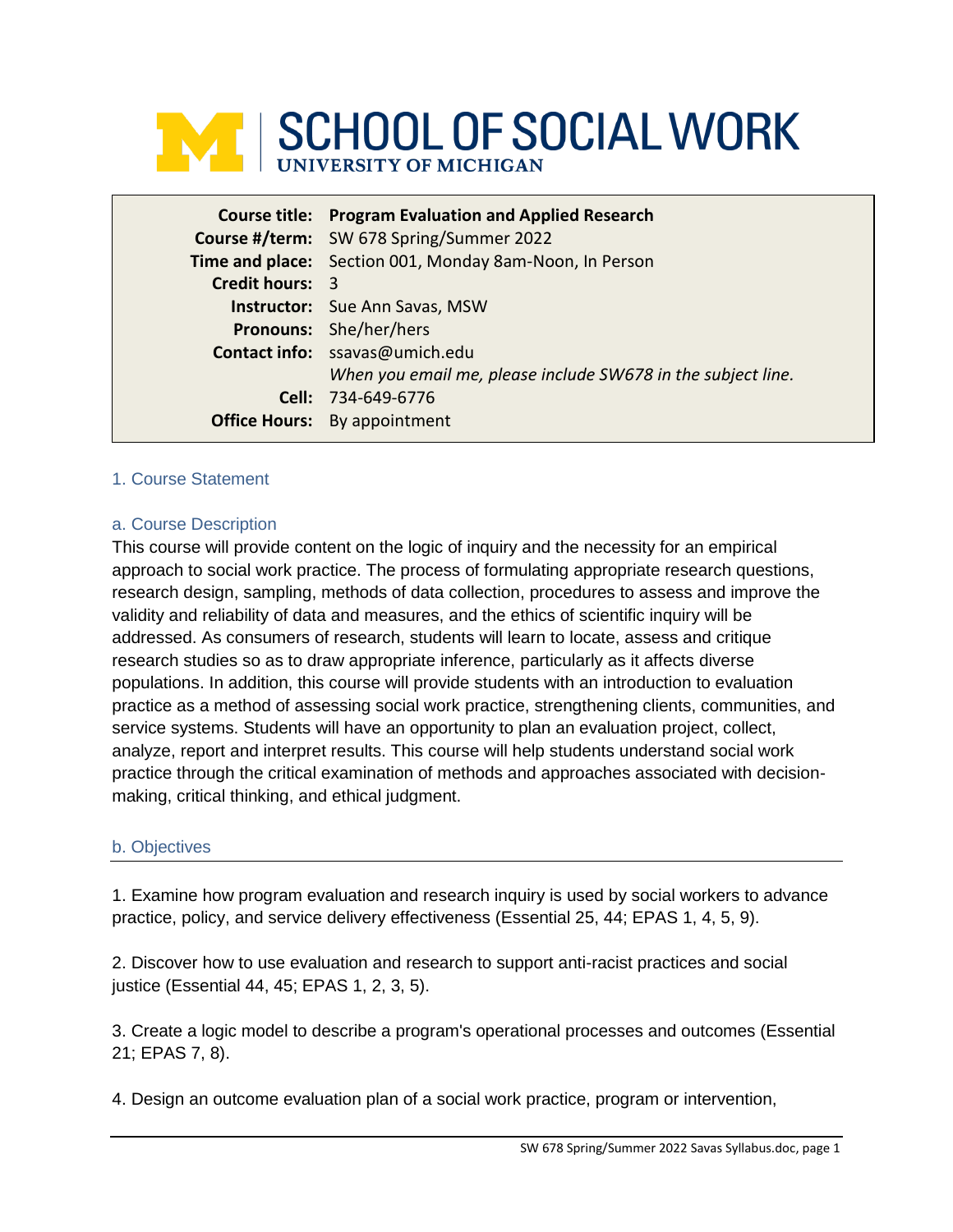including the selection of standard scales and/or culturally responsive outcome collection methods (Essential 27, 44; EPAS 1, 4, 5, 8).

5. Describe ethical responsibilities pertaining to social work evaluation and research including human subject protection, informed consent, bias, and cultural awareness (Essential 44; EPAS 1, 5).

6. Develop strategies to manage, analyze, and report data results to inform practice improvements at multiple levels (Essential 7, 23, 24, 27; EPAS 4, 7, 8, 9).

7. Formulate strategies for involving stakeholders in translating and disseminating data results using multiple formats (Essential 23, 25, 27, 44; EPAS 1, 4, 5, 8, 9).

## c. Design

Many different methods will be used for acquiring knowledge and skills including: discussion, lectures, projects, exercises, and lab work. This course is designed to increase students' comfort level with research methods and evaluation approaches to increase their appreciation of the relevance of research and evaluation for social work practice.

# d. Intensive Focus on Privilege, Oppression, Diversity and Social Justice (PODS)

This course integrates PODS content and skills with a special emphasis on the identification of theories, practice and/or policies that promote social justice, illuminate injustices and are consistent with scientific and professional knowledge. Through the use of a variety of instructional methods, this course will support students developing a vision of social justice, learn to recognize and reduce mechanisms that support oppression and injustice, work toward social justice processes, apply intersectionality and intercultural frameworks and strengthen critical consciousness, self-knowledge and self-awareness to facilitate PODS learning.

# 2. Class Requirements

## a. Textbook & other readings

The textbook can be purchased online or *downloaded as an e-book from the UM Library*. Program Evaluation for Social Workers: Foundations of Evidence-based Programs by Grinnell, R., Gabor, P., and Unrau, Y. (2019). Eighth Edition. New York: Oxford University Press.

All other readings (articles and other guides), online videos, webinars, and podcasts are posted to Canvas in the relevant weekly module. The modules are organized in the order of the class sessions and will be open one week before class. In order to fully engage in the course, students are expected to complete all required readings. The additional readings are available as resources, including examples of work products. The information presented in the readings and the online modules will be applied in class through exercises and assignments.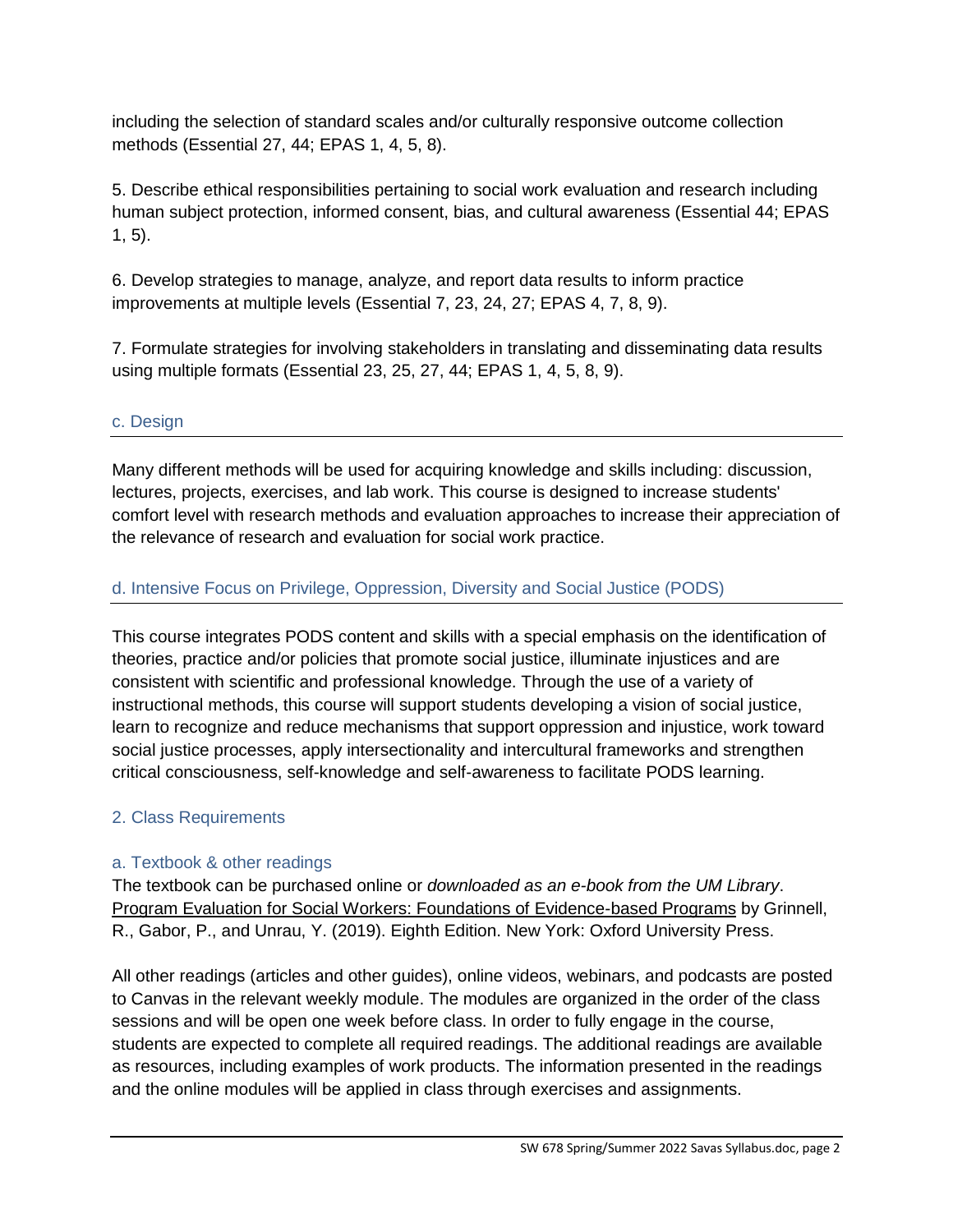The Schusterman Foundation Data Playbook is a useful online reference. Helpful if you need another perspective.<https://www.schusterman.org/playbooks/data/>

### b. Class Schedule

An overview of each class session is presented next including module #, date, topics, readings, and assignment due dates. To support student learning and interests, additional on-line videos and podcasts will be posted on pages within modules one week prior to the class session.

| <b>Module and</b><br><b>Date</b>                        | <b>Topics</b>                                                                   | To be completed BEFORE each class (all available via Canvas, e-textbook<br>available via UMICH Library)                                                                                                                                                                                                                                                                                                                                                                                                                                                                                                                                                                                                                                                                                  |  |  |  |
|---------------------------------------------------------|---------------------------------------------------------------------------------|------------------------------------------------------------------------------------------------------------------------------------------------------------------------------------------------------------------------------------------------------------------------------------------------------------------------------------------------------------------------------------------------------------------------------------------------------------------------------------------------------------------------------------------------------------------------------------------------------------------------------------------------------------------------------------------------------------------------------------------------------------------------------------------|--|--|--|
| Module 1.<br>May 9                                      | Community<br>building, Intro to<br>course,<br>Programs, Logic<br>Models, part 1 | Textbook Chapter 1, Introduction<br>$\bullet$<br>Yarbrough, D. B., Shulha, L. M., Hopson, R. K., & Caruthers, F. A. (2011). The<br>$\bullet$<br>program evaluation standards: A guide for evaluators and evaluation users (3rd<br>Ed.). Thousand Oaks, CA: Sage.<br>Schusterman Foundation Data Playbook<br>$\bullet$                                                                                                                                                                                                                                                                                                                                                                                                                                                                    |  |  |  |
| Module 2.<br>May 16                                     | Logic Models,<br>part 2                                                         | Textbook Chapter 7, Designing a Program<br>$\bullet$<br>Textbook Chapter 8, Theory of Change and Program Logic Models<br>$\bullet$<br>Textbook Chapter 15, Measuring Program Outcomes<br>$\bullet$<br>• Video: National Mentoring Resource Center, A Fresh Look at Logic Models (1<br>hour)<br>• W. K. Kellogg Foundation Logic Model Development Guide                                                                                                                                                                                                                                                                                                                                                                                                                                  |  |  |  |
| Module 3.<br><b>May 23</b><br><b>LOGIC</b><br>MODEL DUE | Evaluation<br>process, key<br>questions,<br>outcome<br>evaluation<br>planning   | Textbook Chapter 2, Approaches and Types of Evaluations<br>$\bullet$<br>Textbook Chapter 3, The Evaluation Process<br>$\bullet$<br>Textbook Chapter 13, Outcome Evaluations<br>$\bullet$<br>Video: Interview with Prof Shawna Lee and professional evaluator (45 minutes)<br>$\bullet$<br>• Knight, C. and Alarie, R. (2017). Improving Mental Health in the Community:<br>Outcome Evaluation of a Geriatric Mental Health Day Treatment Service, Clinical<br>Gerontologist, 40:2, 77-87.<br>• Holley, M., Recchia, C., and Bickstette, V. (2016). Measuring What Matters: Five<br>Grant Performance Traps and How to Avoid Them. Stanford Social Innovation<br>Review.                                                                                                                  |  |  |  |
| <b>May 30</b>                                           | No Class                                                                        | University holiday                                                                                                                                                                                                                                                                                                                                                                                                                                                                                                                                                                                                                                                                                                                                                                       |  |  |  |
| Module 4.<br>June 6                                     | Qualitative Data                                                                | • Video: How do focus groups work? Hector Lanz (7 minutes)<br>• Dean, D.L. (2015) How to Use Focus Groups, J.S. Wholey, H.P. Hatry, & K.E.<br>Newcomer (Eds), Handbook of Practical Program Evaluation (Fourth Edition), San<br>Francisco: Jossey-Bass, p338-350.<br>• Halaweh, H., Dahlin-Ivanoff, S., Svantesson, U., Willen C., (2018), Perspectives of<br>Older Adults on Aging Well: A Focus Group Study, Journal of Aging Research.<br>• Video: Most Significant Change, Beyond Numbers, UNICEF (12 minutes)<br>• Davies, R. and Dart, J., (2005) Most Significant Change Technique: A Guide to its<br>Use. SEMINAL DOCUMENT Taylor-Powell, E and Renner, M. (2003) Analyzing<br>Qualitative Data. University of Wisconsin Extension Program Development and<br>Evaluation. p1-10. |  |  |  |
| Module 5.<br>June 13                                    | Quantitative Data                                                               | • PODCAST: Evaluation of Youth Mentoring Program<br>Textbook Chapter 17, Collecting Data and Selecting a Sample                                                                                                                                                                                                                                                                                                                                                                                                                                                                                                                                                                                                                                                                          |  |  |  |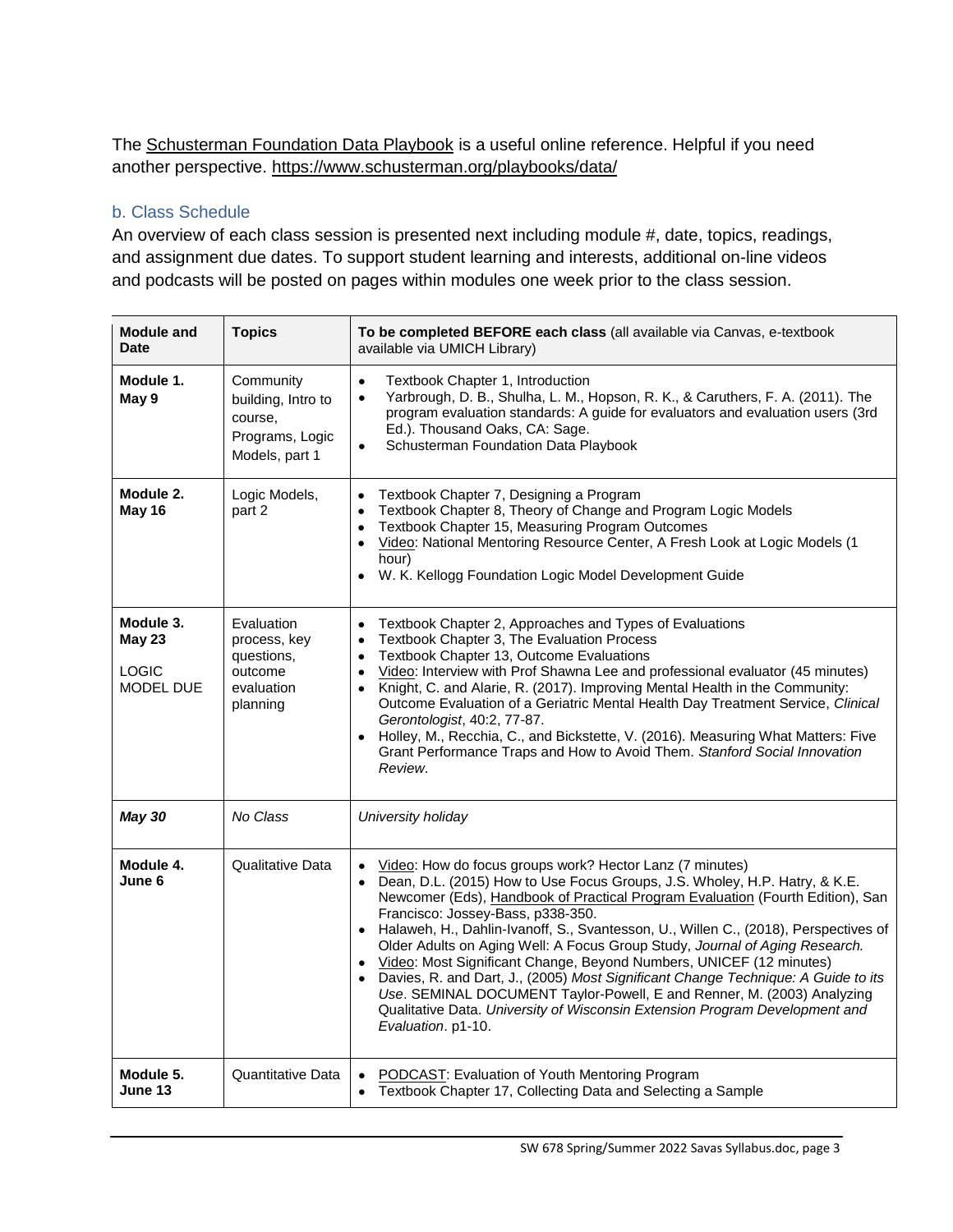| <b>Module and</b><br><b>Date</b>                           | <b>Topics</b>                                                                                  | To be completed BEFORE each class (all available via Canvas, e-textbook<br>available via UMICH Library)                                                                                                                                                                                                                                                                                                                                                                                                                                                                                                                                                                                                                                                                                                                                                                                                                   |  |  |  |  |
|------------------------------------------------------------|------------------------------------------------------------------------------------------------|---------------------------------------------------------------------------------------------------------------------------------------------------------------------------------------------------------------------------------------------------------------------------------------------------------------------------------------------------------------------------------------------------------------------------------------------------------------------------------------------------------------------------------------------------------------------------------------------------------------------------------------------------------------------------------------------------------------------------------------------------------------------------------------------------------------------------------------------------------------------------------------------------------------------------|--|--|--|--|
|                                                            |                                                                                                | Umich Library Guides, Standardized Instrument Search at<br>http://guides.lib.umich.edu/tests                                                                                                                                                                                                                                                                                                                                                                                                                                                                                                                                                                                                                                                                                                                                                                                                                              |  |  |  |  |
| Module 6.<br>June 20                                       | Analysis                                                                                       | Textbook Chapter 19, Using Data Information Systems<br>W.K. Kellogg Evaluation Handbook at<br>http://www.ojp.usdoj.gov/BJA/evaluation/links/WK-Kellogg-Foundation.pdf<br>Dabbling in the Data: A Hands-on-Guide to Participatory Data Analysis, (2015)<br>Rockinson-Szapkiw, A. (2013). Statistics Guide<br>$\bullet$                                                                                                                                                                                                                                                                                                                                                                                                                                                                                                                                                                                                     |  |  |  |  |
| Module 7.<br>June 27                                       | Ethics and<br>Cultural<br>Responsiveness                                                       | <b>Textbook Chapter 5, Evaluation Ethics</b><br>Textbook Chapter 6, Cultural Competent Evaluator<br>PODCAST: The Power of Community-led Data Gathering with the Center for<br>$\bullet$<br>Native American Youth<br>Video: AEA Anti-racism Evaluation Panel<br>• American Evaluation Association Public Statement on Cultural Competence in<br>Evaluation, (2011)<br>• Waapalaneexkweew (Bowman, N., Mohican/Lunaape), & Dodge-Francis, C.<br>(2018). Culturally responsive indigenous evaluation and tribal governments:<br>Understanding the relationship. In F. Cram, K. A. Tibbetts, & J. LaFrance (Eds.),<br>Indigenous Evaluation. New Directions for Evaluation, 159, 17-31<br>Lemos, D. and Garcia, D. Promoting Culturally Responsive and Equitable<br>Evaluation with Latinx Immigrants. (2020). New Directions for Evaluation.<br>https://onlinelibrary-wiley-com.proxy.lib.umich.edu/doi/abs/10.1002/ev.20410 |  |  |  |  |
| Module 8.<br>July 11<br><b>OUTCOME</b><br><b>EVAL PLAN</b> | Data<br>Visualization                                                                          | • Textbook Chapter 20, Making Decisions<br>· Video: Dr. Stephanie Evergreen Data Visualization lecture (1 hour)<br>• www.publicprofit.net, p1-46<br>• Data Visualization Checklist and Chart Chooser, Evergreen                                                                                                                                                                                                                                                                                                                                                                                                                                                                                                                                                                                                                                                                                                           |  |  |  |  |
| July 4                                                     | No class                                                                                       | University holiday                                                                                                                                                                                                                                                                                                                                                                                                                                                                                                                                                                                                                                                                                                                                                                                                                                                                                                        |  |  |  |  |
| Module 9.<br>July 18<br>DATA VIS<br><b>SLIDES DUE</b>      | Data<br>interpretation and<br>reporting                                                        | Textbook Chapter 21, Effective Communication and Reporting<br>$\bullet$<br>Gugelev, A. and Stern, A. (2015) What is your endgame? Stanford Social<br>$\bullet$<br><b>Innovation Review.</b><br>Turning Data into Action (2017) www.livestories. com<br>Kauffman Foundation Evaluation Reporting Guide<br>$\bullet$<br>Sanders, M., Galindo, C., Vega-Marquis, L, and Milloy, C., (2017) Marguerite<br>$\bullet$<br>Casey Foundation: Reflecting on 15 Years of Philanthropic Leadership Through<br>a Summative Evaluation, The Foundation Review, Vol9, Issue 2, Article 7.                                                                                                                                                                                                                                                                                                                                               |  |  |  |  |
| Module 10.<br>July 25                                      | Using evaluation<br>and research to<br>support anti-<br>racist practices<br>and social justice | Symonette, H., Miller, R. L., & Barela, E. (2020). Power, privilege, and<br>$\bullet$<br>competence: Using the 2018 AEA Evaluator Competencies to shape socially just<br>evaluation practice. In J. A.King (Ed.), The American Evaluation Association's<br>Program Evaluator Competencies. New Directions for Evaluation, 2020, 117-132.<br>Leah C. Neubauer, Dominica McBride, Andrea D. Guajardo, Wanda D. Casillas,<br>$\bullet$<br>and Melvin E. Hall (2020). Examining Issues Facing Communities of Color<br>Today: The Role of Evaluation to Incite Change. New Directions for Evaluation.<br>https://onlinelibrary-wiley-com.proxy.lib.umich.edu/doi/abs/10.1002/ev.20406<br>Pacheco, J. (2014). Measuring and Evaluating Changes in State Opinion across<br>$\bullet$<br>Eight Issues. American Politics Research, Vol. 42(6) 986-1009.                                                                           |  |  |  |  |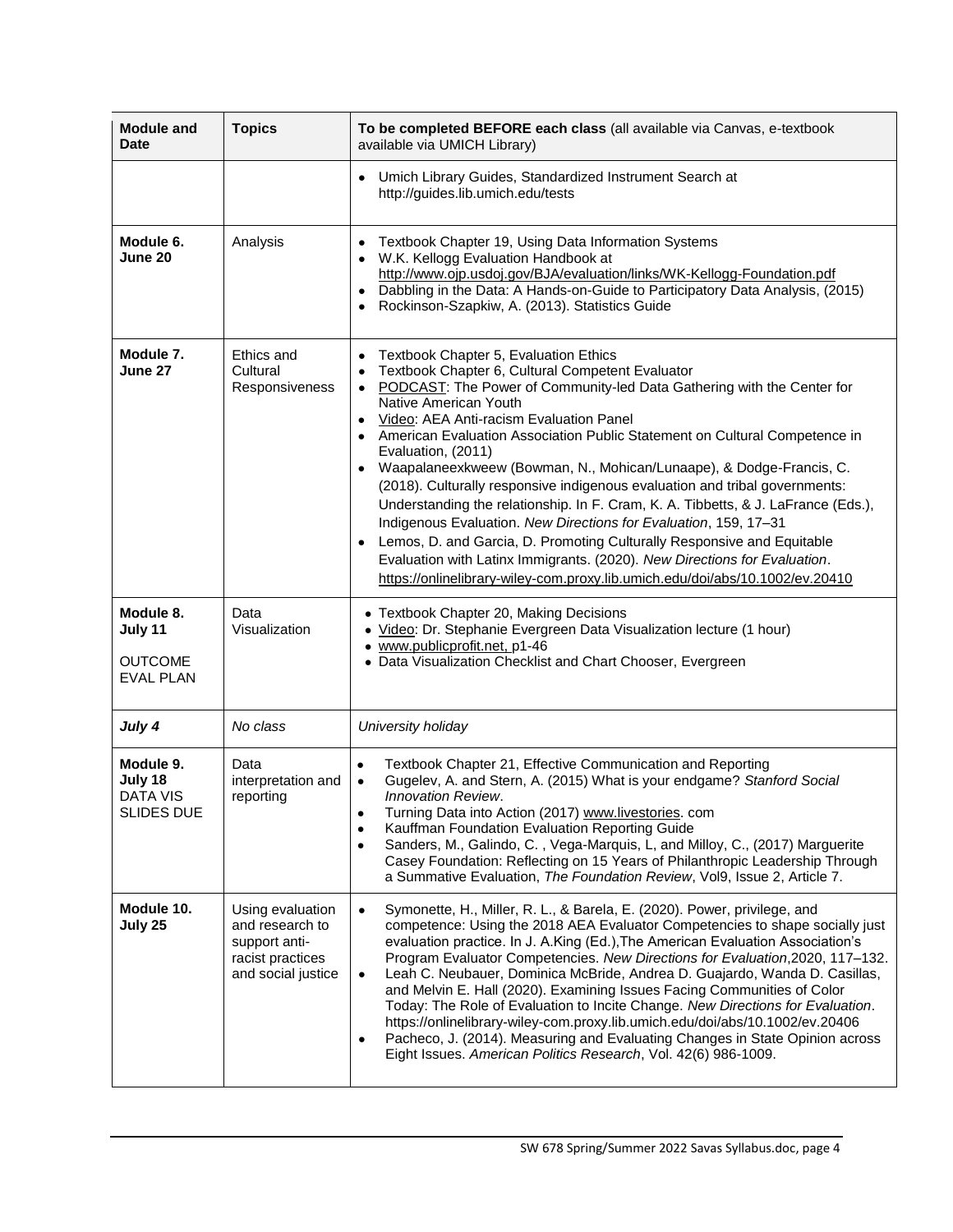| <b>Module and</b><br><b>Date</b>                            | <b>Topics</b>                           | To be completed BEFORE each class (all available via Canvas, e-textbook<br>available via UMICH Library) |
|-------------------------------------------------------------|-----------------------------------------|---------------------------------------------------------------------------------------------------------|
| Module 11.<br>August 1<br><b>DATA PROJECT</b><br><b>DUE</b> | Group<br>Presentation,<br>class wrap-up | Data Project Group Presentations                                                                        |

### **c. Assignments**

| Assignment                     | Due date, submit to canvas | <b>Percent of overall</b> |  |  |  |
|--------------------------------|----------------------------|---------------------------|--|--|--|
| Logic Model                    | May 23                     | 25%                       |  |  |  |
| <b>Outcome Evaluation Plan</b> | July 11                    | 25%                       |  |  |  |
| Data Visualization Slides      | July 18                    | 20%                       |  |  |  |
| Data Group Project             | August 1                   | 30%                       |  |  |  |

Logic Model. This written assignment requires the articulation of a program or policy's operation using a logic model (one page landscape format). Students will choose the program for this assignment. Some students select a program/policy they know well, others select a program/policy they want to learn more about. The logic model will include (1) a description of program participants and system conditions that led to the need for the program, (2) major program components, (3) detailed planned activities, and (4) expected program participant outcomes. Students will include Reference/Resources (i.e. published references, theorists, research studies, program handbooks, and/or interviews with program staff) used in the development of the logic model. Students have an opportunity to submit a draft for review by the instructor. The grading rubric is available on canvas. *The instructor will provide the template*.

Data Visualization Slides. Individually, students will design three (3) different charts to communicate evaluation results (for example: a horizontal bar chart, a pie chart, or an icon array). The assignment will assess the student's understanding of data visualization principles including selecting the right chart for the data, development of a result takeaway title, and chart formats to improve accurate interpretation of the data.

Outcome Evaluation Plan. Students will develop an outcome evaluation plan for the program selected for the logic model assignment. The assignment will be used to demonstrate their CSWE competency expectations: (1) Social workers will select and use appropriate methods for evaluation of outcomes; (2) Social workers will apply knowledge of human behavior and the social environment, person-in-environment, and other multidisciplinary theoretical frameworks in the evaluation of outcomes; (3) Social workers will critically analyze, monitor, and evaluate intervention and program processes and outcomes.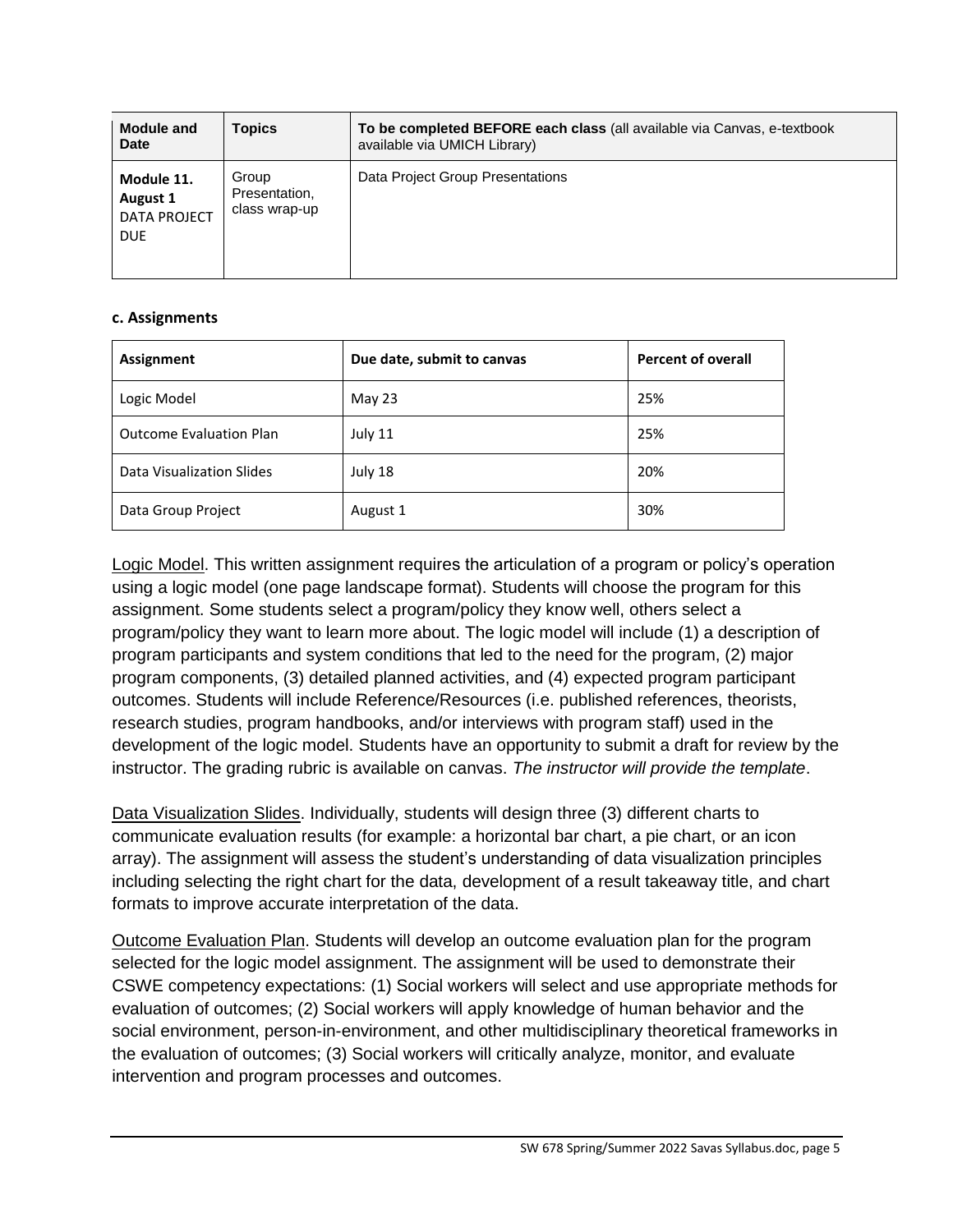Students will use this assignment to demonstrate these course objectives: (1) Complete an outcome evaluation plan of a social work practice, program or intervention, including the selection of standard scales and/or culturally responsive outcome collection methods, and (2) Describe ethical responsibilities pertaining to social work evaluation and research including human subject protection, informed consent, bias, and cultural awareness.

Each student will complete the Outcome Evaluation Plan template (2-3 pages) provided by the instructor. Students will develop an outcome evaluation plan for the program they used for the logic model assignment. Components of the outcome evaluation plan will include the (1) purpose of the evaluation and key outcome questions; (2) outcome design selected, explanation of appropriateness, reasons why other more rigorous designs were not feasible, and limitations of the design; (3) data collection plan, including use of standard scale or rationale for why this is not feasible or culturally relevant, collection schedule, procedures, human subject protections, and best practices to minimize conflict or bias; (4) data analysis plan for qualitative and/or quantitative data; and (5) plan for reporting and utilizing the results to improve practices. *The instructor will provide the template.*

Group Data Project: Slide Deck and Presentation. Over the course, students will work in small groups to plan the analysis and reporting portion of an evaluation or applied research project. The projects will be identified by students (usually field placement data projects) or by the instructor as needed. Given the limitations of the course schedule, student will identify previously collected data. Data analysis (quantitative, qualitative, or both) is a requirement of the assignment. Using data visualization principles, students will generate a slide deck of results (10-15 slides) to present to the class (and the community partner). The students will receive immediate written feedback from the instructor after their presentation; they will have an opportunity to revise their slides and submit the final version during exam week. All members of the group are expected to participate fully in the project and the presentation. Each group member will add their name to each slide they developed in the note section of the slide deck.

## **d. Course engagement, attendance, class participation**

Class attendance is imperative for both your own learning and the learning of your peers, and certainly for my learning. I expect students to attend class and small group sessions. Excessive absences (more than 2) will result in lower course grade. If personal or professional circumstances require your absence from more than one class, please contact me as soon as possible. Note that, even if you are absent from a class, you are still responsible for the content and the required assignments due that day. Please review the [Policy on Class Attendance](https://ssw.umich.edu/msw-student-guide/section/1.09.00/17/policy-on-class-attendance) found in the MSW Student Guide. Course engagement is more than attending the sessions. Engagement includes asking and answering questions in class. Engagement includes contributing fully to your group evaluation project. Course engagement includes coming to class prepared (doing the readings, watching the videos, listening to the podcasts, completing the exercises).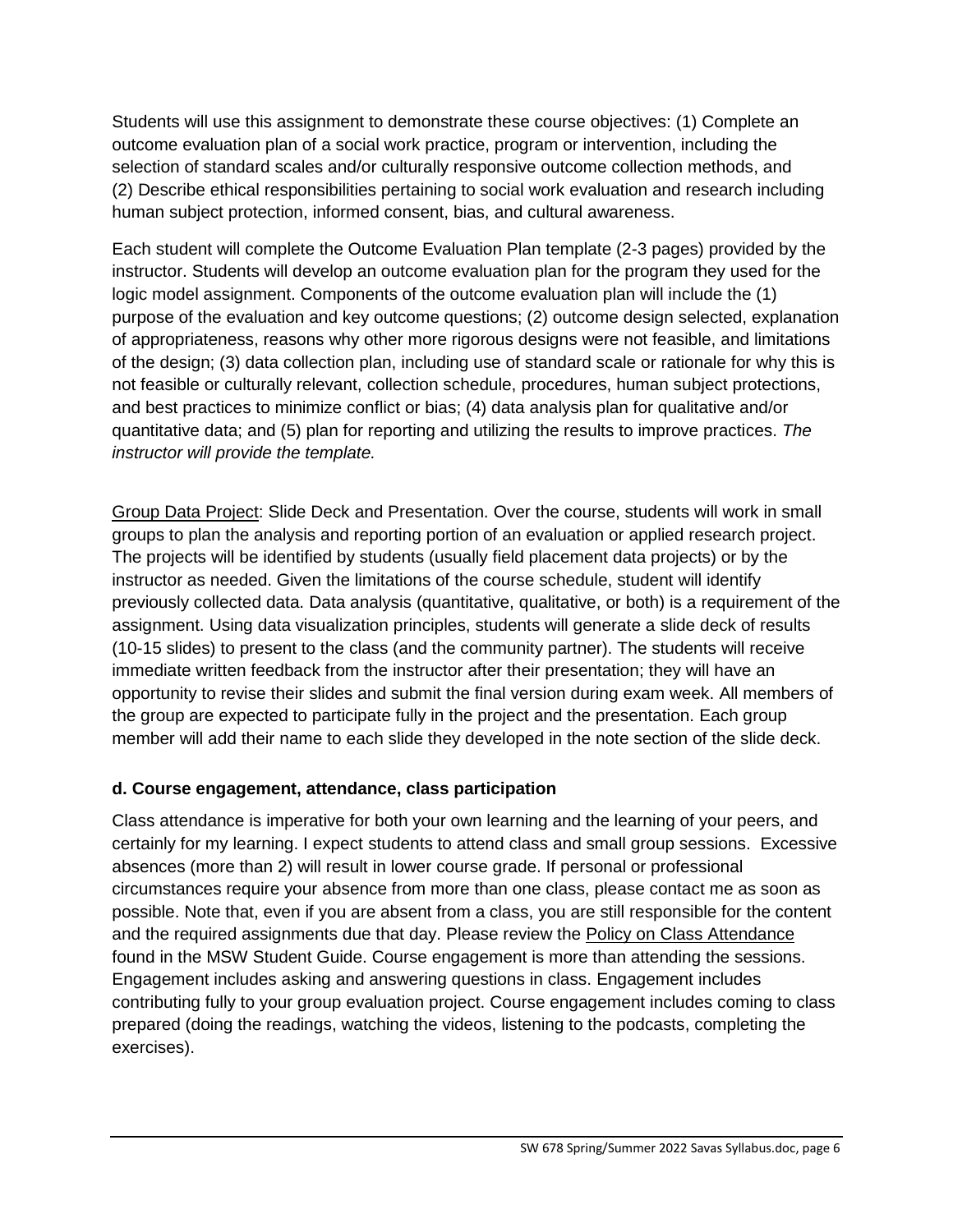## **e. Grading**

Final grades are based on 100 percentage points. Letter grades are assigned to point totals according to the point to grade chart below. Assignments are due on or before the dates listed on the syllabus and on Canvas. Please submit all work on time. Note: **assignments are due by 5pm**. Additional MSW policies are available in the Student Guide: [Grades in Academic Courses](http://ssw.umich.edu/msw-student-guide/chapter/1.08/grades-in-academic-courses-and-in-field-instruction)  [and in Field Instruction,](http://ssw.umich.edu/msw-student-guide/chapter/1.08/grades-in-academic-courses-and-in-field-instruction) [Student Grievance procedures,](http://ssw.umich.edu/msw-student-guide/chapter/1.18/student-grievances) [policy for grading in special](https://ssw.umich.edu/msw-student-guide/section/1.08.01/15/grades-for-special-circumstances)  [circumstances.](https://ssw.umich.edu/msw-student-guide/section/1.08.01/15/grades-for-special-circumstances)

| 100       | A+ | 88-90     | $B+$ | 78-80   | r | 68-70 |  |
|-----------|----|-----------|------|---------|---|-------|--|
| 94-99     |    | 84-87     | IB   | 74-77   | J | 64-67 |  |
| $91 - 93$ | Α- | $81 - 83$ |      | $71-73$ |   | -64   |  |

| Logic Model                                          | 25 points     |
|------------------------------------------------------|---------------|
| <b>Outcome Evaluation Plan</b>                       | 25 points     |
| Data Visualization Slides                            | 20 points     |
| Group Project Evaluation Slide Deck and Presentation | 30 points     |
| Total                                                | $ 100$ points |

# **f. Class Recording and Course Materials**

Audio and video recording of in-class lectures and discussions is prohibited without the advance written permission of the instructor. Students with an approved accommodation from the Office of Services for Students with Disabilities permitting the recording of class meetings must present documentation to the instructor in advance of any recording. The instructor reserves the right to disallow recording for a portion of any class time where privacy is a special concern. If the instructor chooses to record a class, they will decide which classes, if any, are recorded, what portion of each class is recorded, and whether a recording is made available on the course management website. On days when classes are recorded, students will be notified a recording is occurring. Class recordings and course materials may not be reproduced, sold, published or distributed to others, in whole or in part, without the written consent of the instructor.] Additional information on class recordings can be found the [Recording and Privacy Concerns FAQ](https://safecomputing.umich.edu/be-aware/privacy/privacy-u-m/videoconferencing/recording-privacy-concerns-faq)

## **g. COVID-19 Statement**

For the safety of all students, faculty, and staff on campus, it is important for each of us to be mindful of safety measures that have been put in place for our protection. Your participation in this course is conditional upon your adherence to all safety measures mandated by the state of Michigan and the University, including compliance with the [University COVID-19 Vaccination](https://ehs.umich.edu/wp-content/uploads/2021/07/COVID-19_Vaccination_Policy.pdf)  [Policy](https://ehs.umich.edu/wp-content/uploads/2021/07/COVID-19_Vaccination_Policy.pdf) and [mask policy.](https://ehs.umich.edu/wp-content/uploads/2020/07/U-M-Face-Covering-Policy-for-COVID-19.pdf) Other applicable and additional safety measures may be described in the [Campus Maize & Blueprint.](https://campusblueprint.umich.edu/students) Your ability to participate in this course may be impacted by failure to comply with campus safety measures. Individuals seeking to request an accommodation related to the face covering requirement under the Americans with Disabilities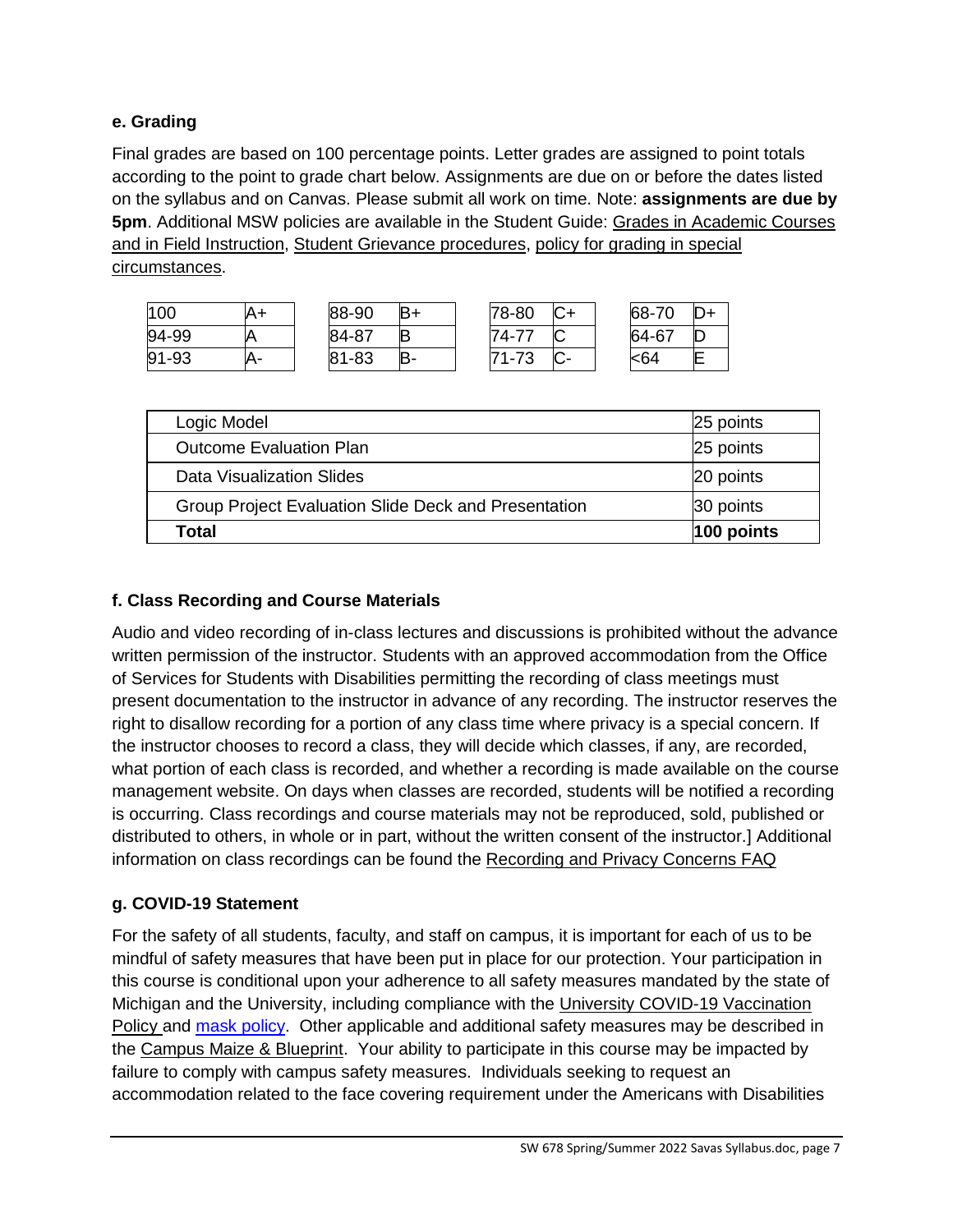Act should contact the [Office for Institutional Equity](https://oie.umich.edu/american-with-disabilities-act-ada/) and those seeking an exemption related to the vaccination requirement should submit an exemption request through [WolverineAccess.](https://wolverineaccess.umich.edu/collection/all/covid-19) I also encourage you to review the [Statement of Student Rights and Responsibilities](https://oscr.umich.edu/statement#1) and the [COVID-related Addendum to the Statement of Student Rights and Responsibilities.](https://oscr.umich.edu/sites/oscr.umich.edu/files/2020_statement_addendum_final_approved.pdf)

# **h. Health Related Class Absences**

Please evaluate your own health status regularly and refrain from attending class and coming to campus if you are ill. You are encouraged to seek appropriate medical attention for treatment. School of Social Work students who miss class due to illness of any kind will be given opportunities to access course materials online or provided with alternative learning opportunities. Please notify me by email about your absence as soon as practical, so that I can make accommodations. Please note that documentation (a Doctor's note) for medical excuses is *not* required.

**Additional School and University policies**, information and resources are available here: [https://ssw.umich.edu/standard-policies-information-resources.](https://ssw.umich.edu/standard-policies-information-resources) They include:

- *Safety and emergency preparedness*
- *Mental health and well-being*
- *Teaching evaluations*
- *Proper use of names and pronouns*
- *Accommodations for students with disabilities*
- *Religious/spiritual observances*
- *Military deployment*
- *Writing skills and expectations*

**\_\_\_\_\_\_\_\_\_\_\_\_\_\_\_\_\_\_\_\_\_\_\_\_\_\_\_\_\_\_\_**

● *Academic integrity*

**Instructor Teaching Philosophy.** Adapted from Rosenshine, B. *Research-based Strategies that All Teachers Should Know*, American Educator (Spring 2012).

I will begin each session with a review of what was covered the previous lecture. Students will be asked to provide the review of key concepts and "take-aways." I will present material in small steps and provide class time for students to practice after each step. I will give clear instructions. I will provide models, templates and numerous examples of problem-solving, including rehearsal time. I will think aloud as I demonstrate. I will provide scaffolds for difficult tasks and notify students of possible errors. I will guide student practice through additional explanations, live review of drafts, and small group consultations. I will monitor students for understanding by asking specific questions and checking student responses. I will reteach material when necessary. I will teach material needed by students even when the students were expected to have mastered the material prior to the course. I will note student successes and give students ample opportunity to practice independently. I will provide feedback as students begin to practice independently. I use transparent and inclusive teaching approaches.